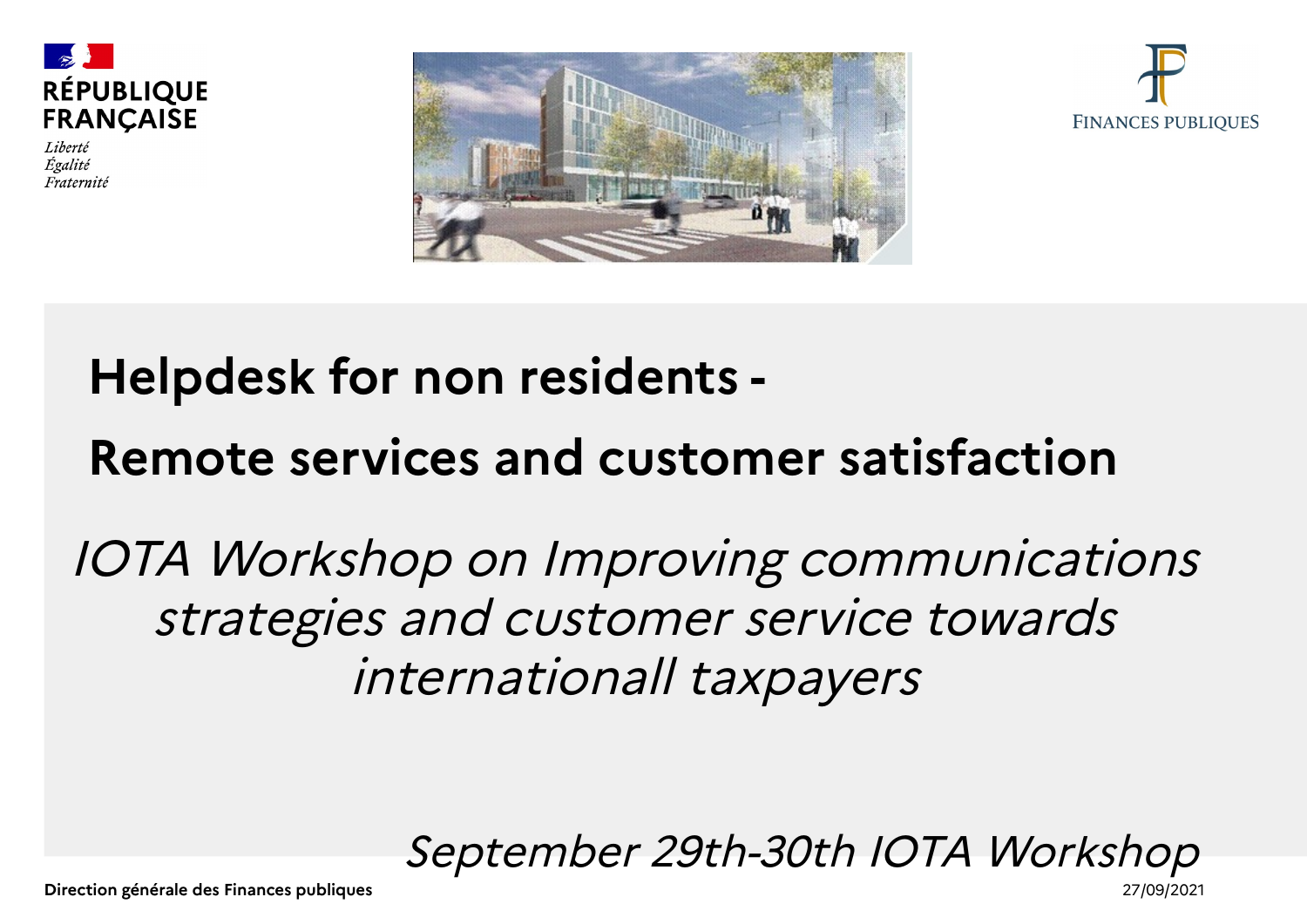





#### **I. A directorate dedicated to non-residents: a challenge**

#### **II. Delivering remote services: new tools**

#### **III. Measuring customer satisfaction: work in progress**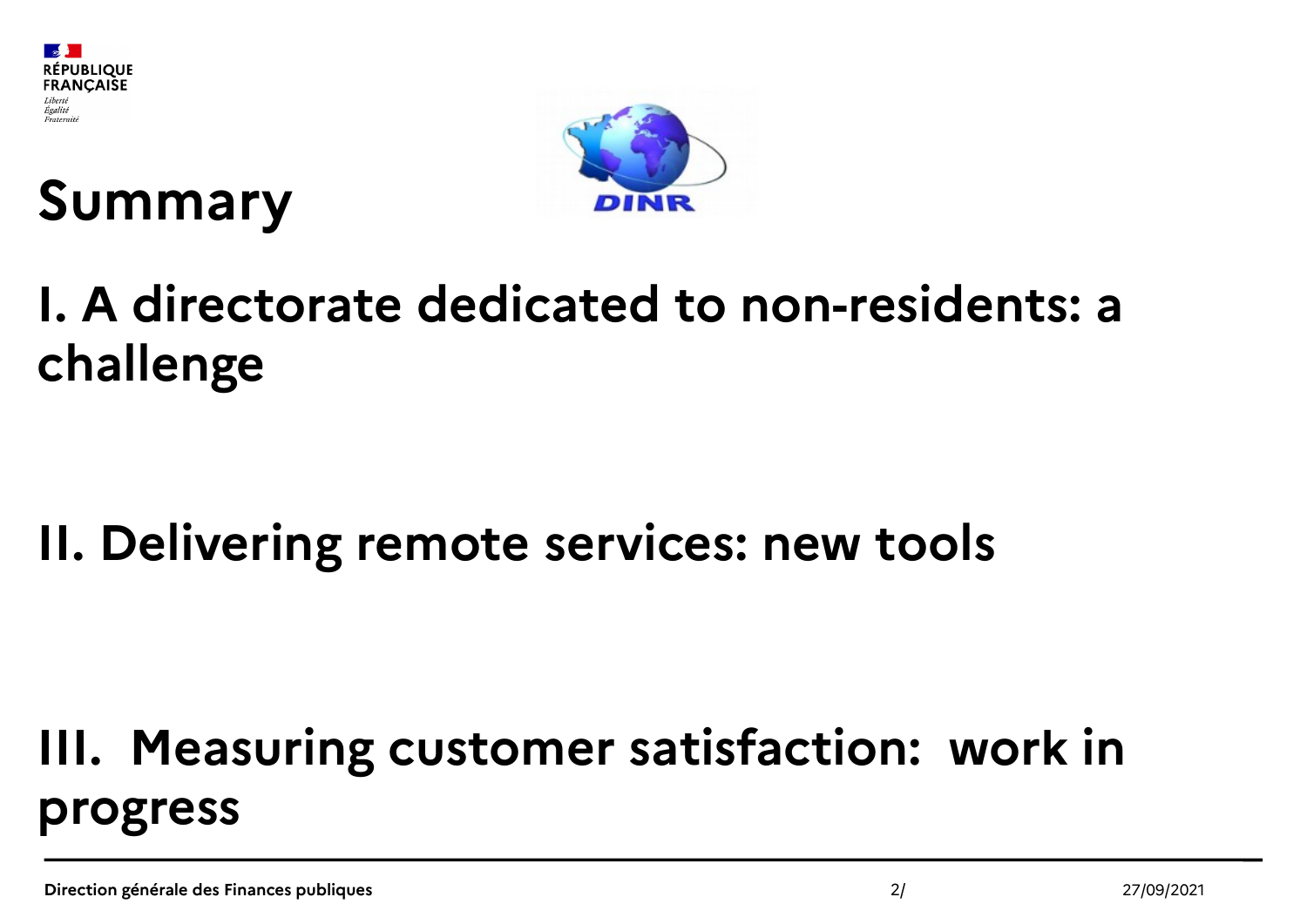

## **I. A directorate dedicated to non-residents: a challenge**

1. A specific taxation for non residents historically

Driven by the bilateral tax agreement signed by France with most countries, each of them being specific and different

Taxation exclusively on income earned in France or real property in France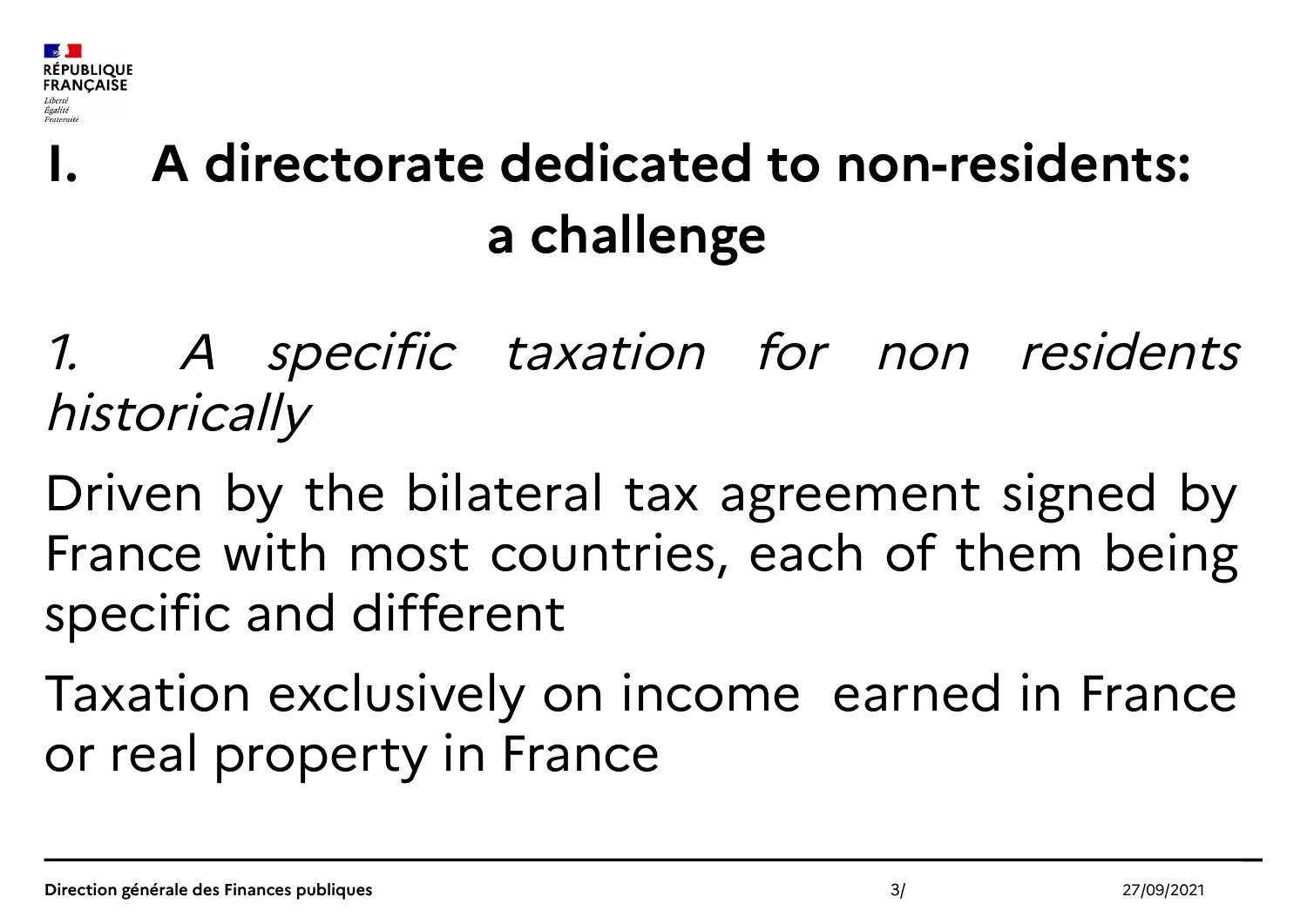

## **I. A directorate dedicated to non-residents: a challenge**

2. A need for more direct contacts and better service identified a few years ago

The increase of international mobility and international business not sufficiently anticipated

3. The creation in 2017 of a dedicated directorate : DINR

More than 100 people recruited as reinforcement, 450 people today globally

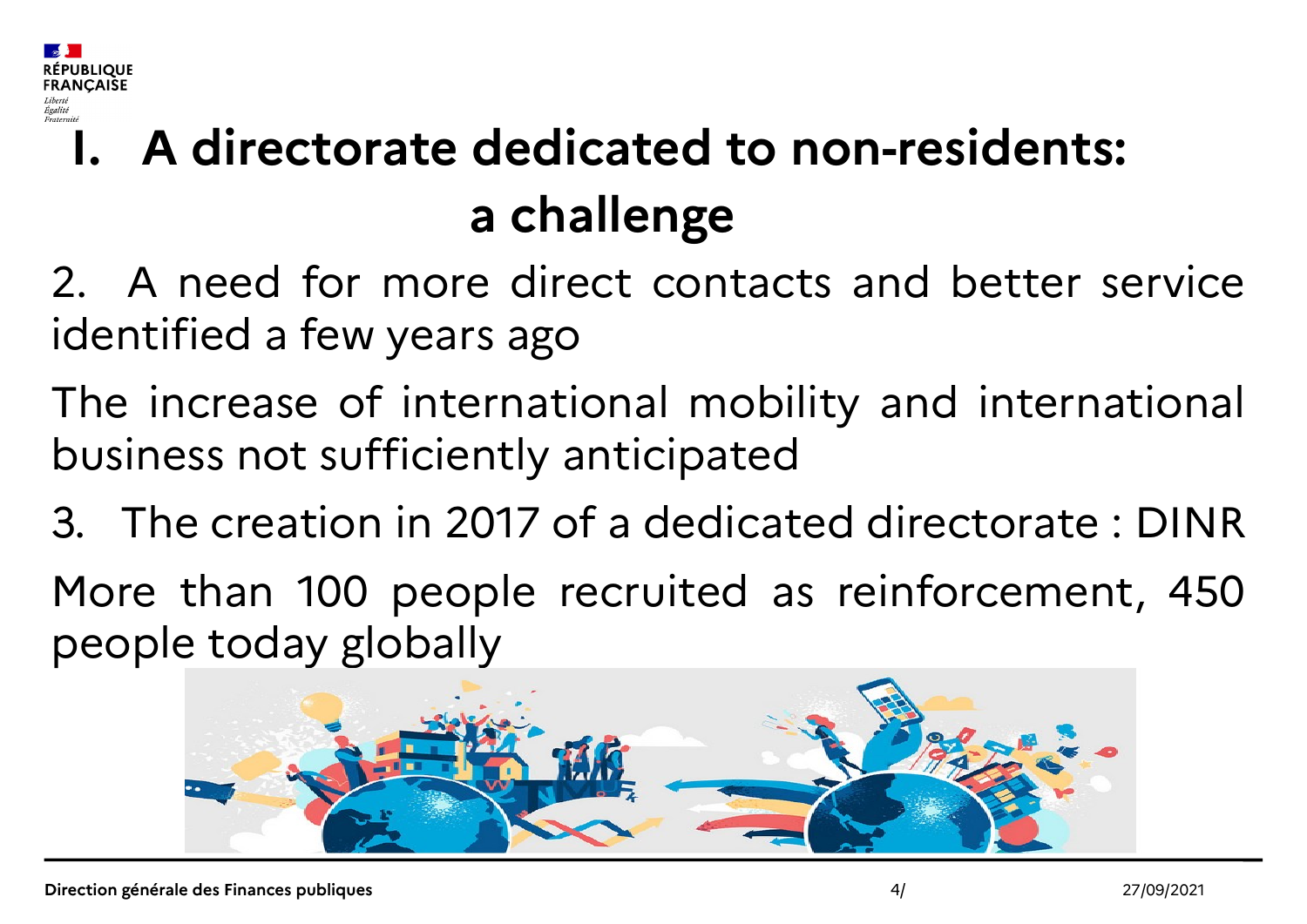

## **I. A directorate dedicated to non-residents: a challenge**

# Key figures

260,000 individual tax-payers (230,000 in 2017)

45,000 companies (23,000 in 2017)

135,000 telephone calls received



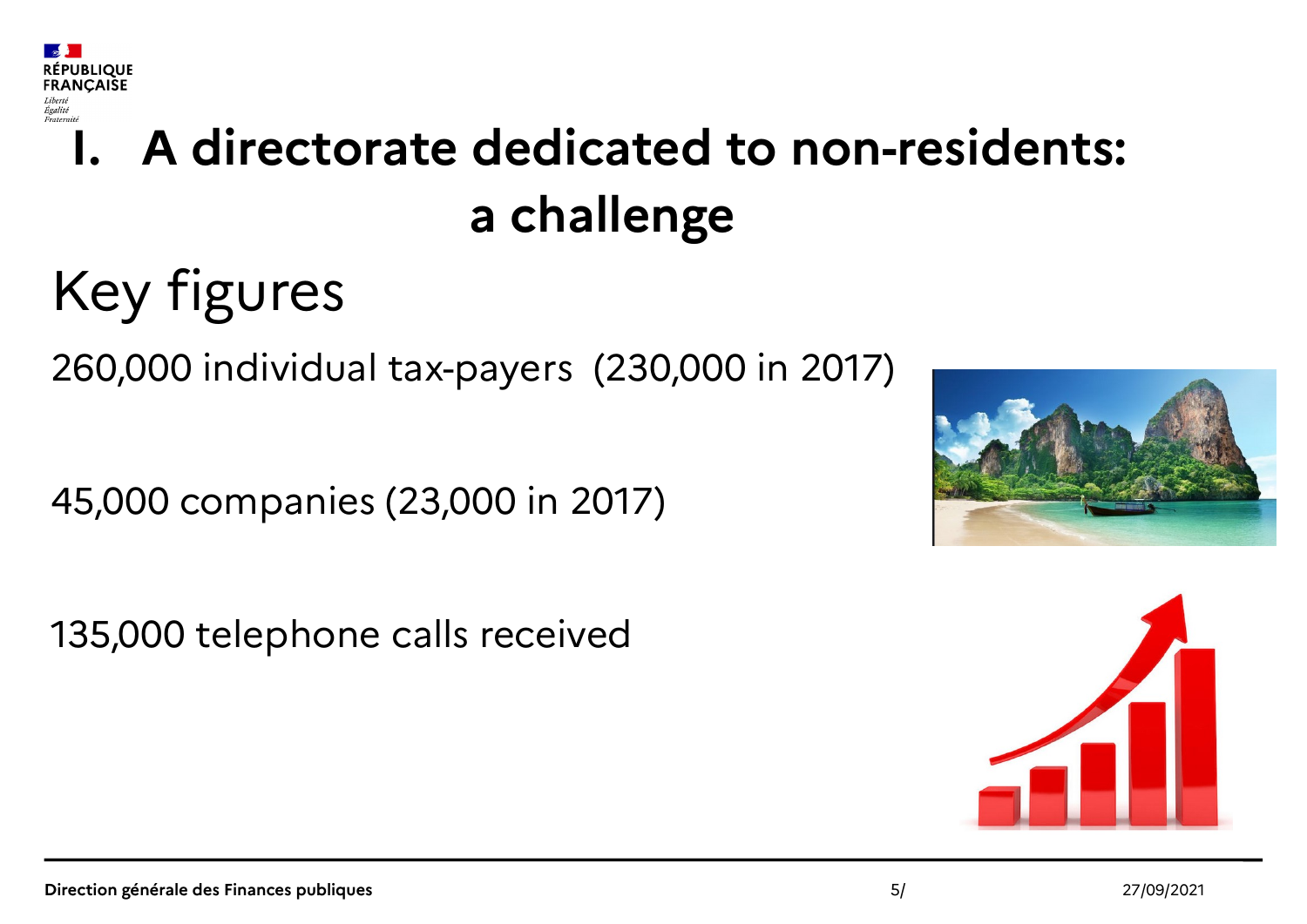

## **II. Delivering remote services: new tools**

1. A specific organisation : front office vs back office

Organisation driven by the long time required for explaining their tax status to the customers

A front office « Accueil fiscal » with more than 60 people

Reverse flexible support between front and back offices

Pioneering an organisation of work that develops more globally today in the French tax administration

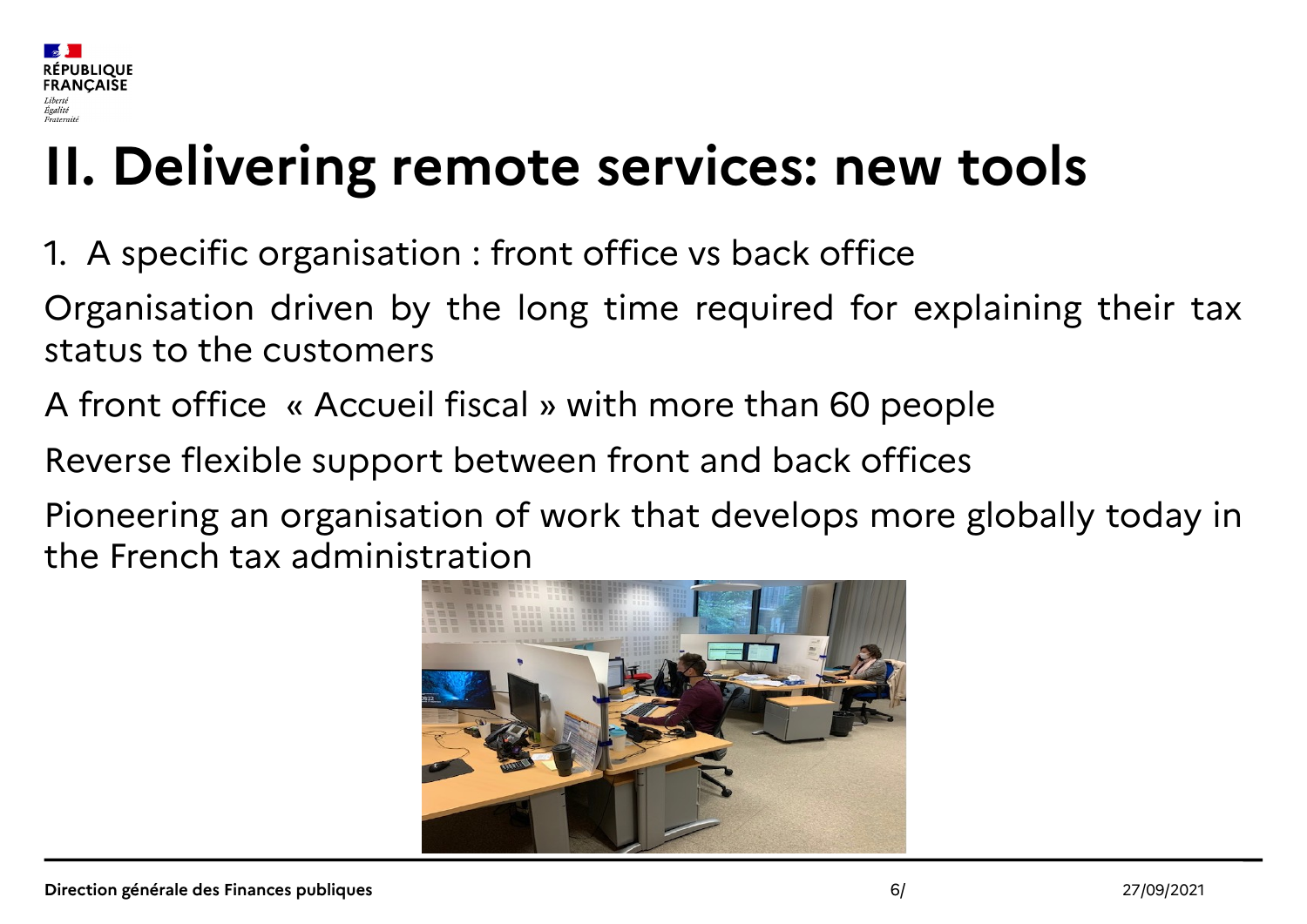#### **RÉPUBLIQUE** ERANÇAIŠE<br>**II. Delivering remote services: new tools**

2. Technological and social tools

Secure mail messaging as the main mean of contact with customers in the French tax administration

For non residents specifically: voiced bilingual messaging through a specific interactive voice server, direct calls to a specific number, appointements by phone

Collaborative browsing (co-browsing) as the ultimate help + hope to be able to offer videophone calls and chats

Facebook DINR dedicated information



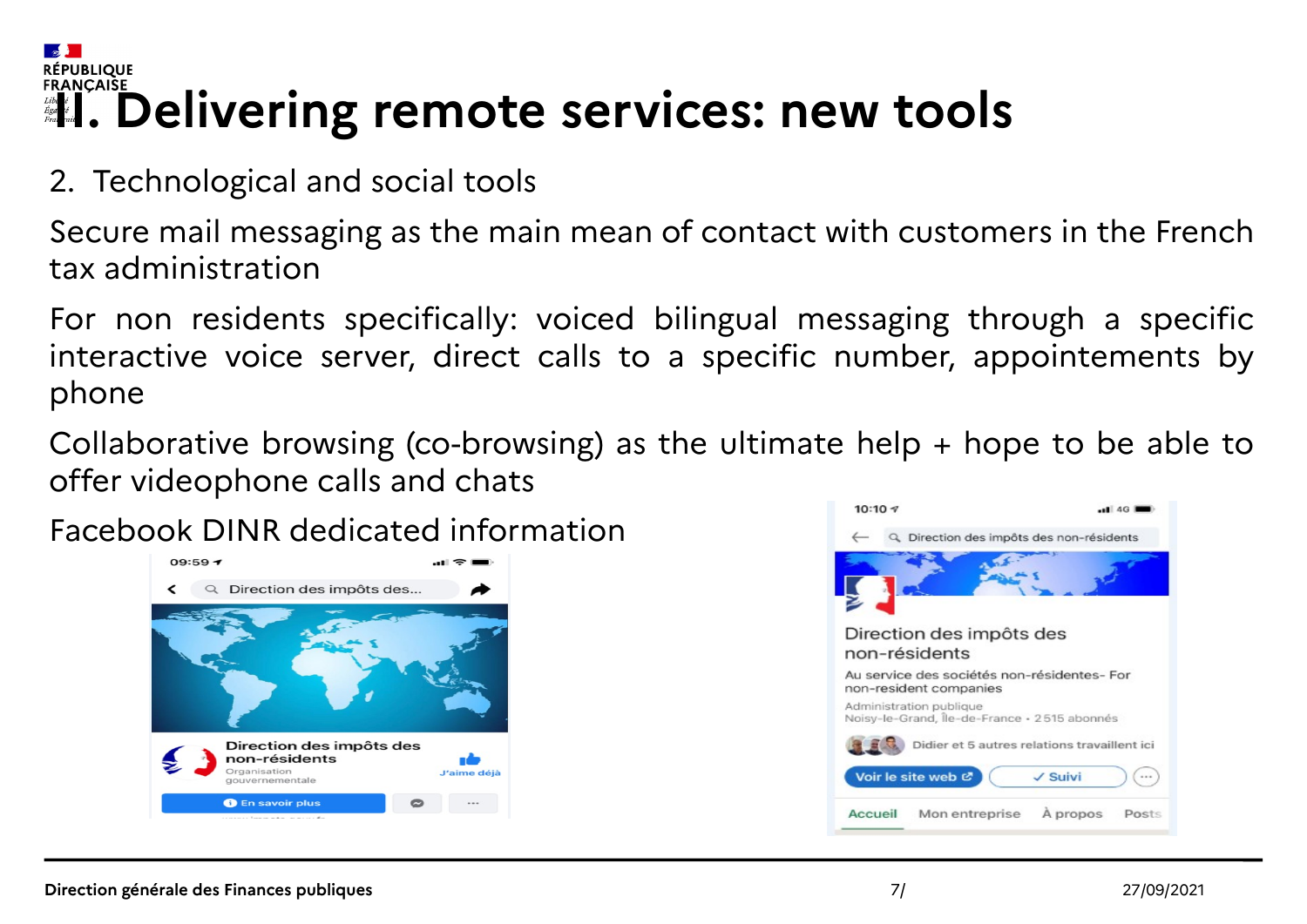

## **III. Measuring customer satisfaction: work in progress**

- 1. Key indicators
- Decrease of the waiting time of customers for calls
- Decrease of the number of pending messages
- Increase of global productivity of the contact and call center (global and by worker)
- Survey at the end of calls : interesting approach but low number of responses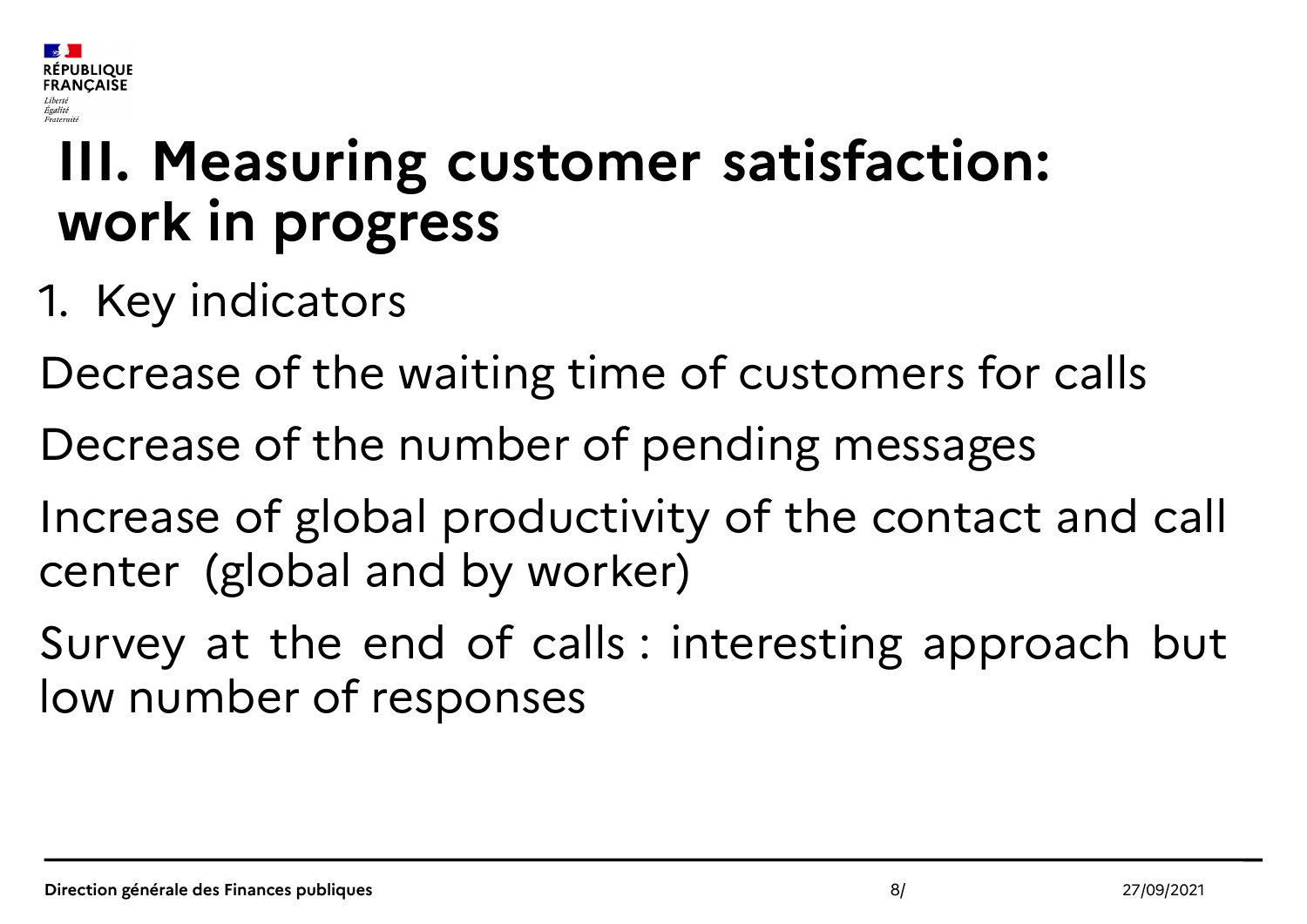

## **III. Measuring customer satisfaction: work in progress**

# Key indicators

user satisfaction rate: 74 %

percentage of questions answered within 3 weeks: 80%

average call time: 10 minutes

average waiting time: 8 minutes